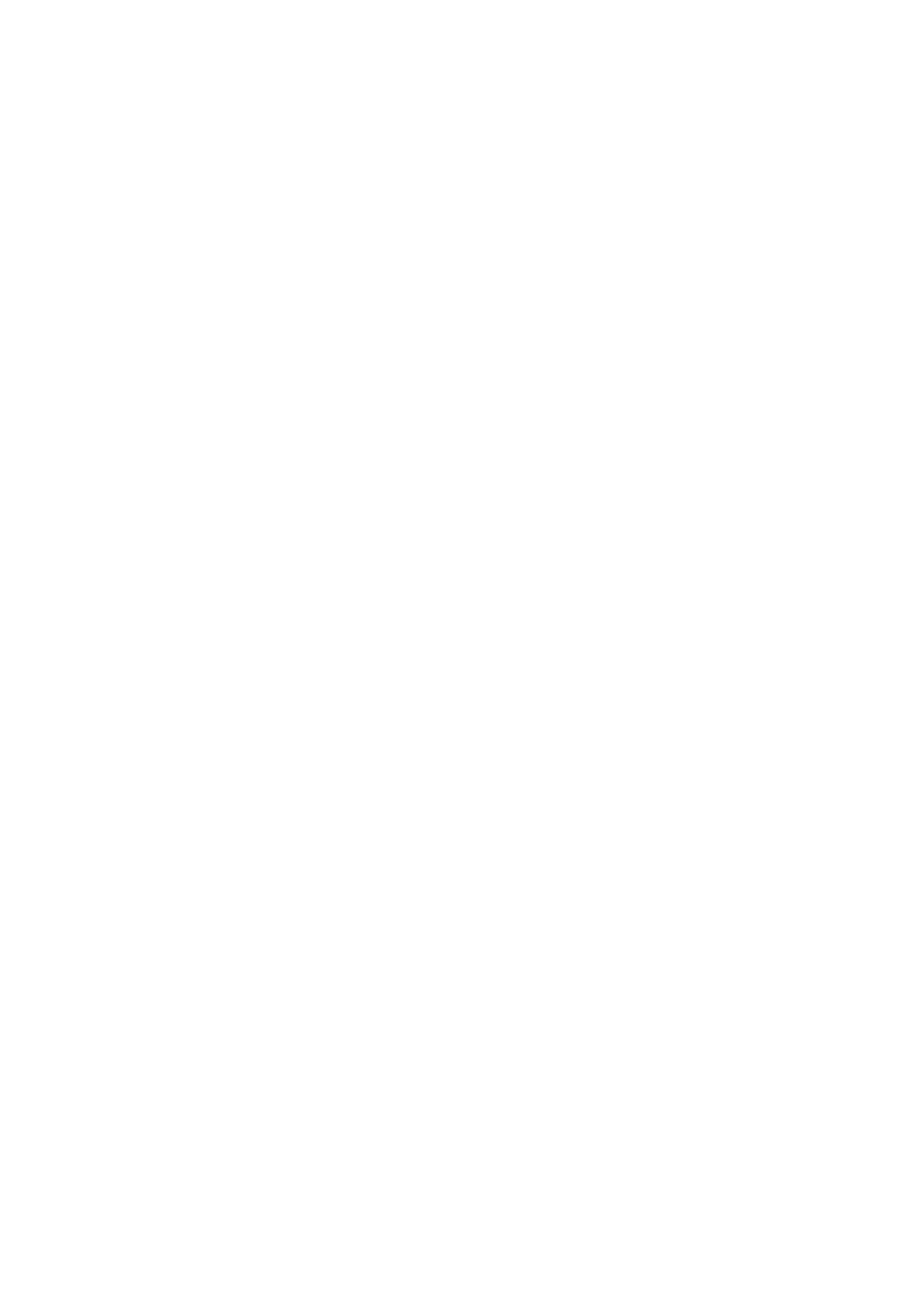

## **Chapter 5 Acquisitions and Disposals of Business**

There are a number of ways in which a foreign investor can seek to acquire an Australian business with the best approach turning on a number of factors including:

- whether the foreign investor wishes to acquire just the business assets of the company or the company itself;
- the type of company that is being acquired—that is, whether it is a public or a private company;
- the regulatory approvals that may be required; and
- the tax and accounting treatment of the acquisition (see Chapter 11 of this publication, 'Taxation, stamp duty and customs duty').

#### **Share acquisitions**

## **Private treaty**

For Australian companies with less than 50 shareholders, it is possible to effect an acquisition by way of private agreement or treaty between the selling shareholders and the purchaser. This is usually in a share sale agreement which records the shares in the target being sold, the price to be paid and the conditions of sale. The document will also typically describe the basis of setting the purchase price, warranties and indemnities in favour of the purchaser, precompletion conditions and restrictive covenants.

## **Takeovers**

In general terms, a takeover involves the acquisition by one company, the bidder, of a sufficient number of shares in another company, the target, for the bidder to obtain control of the operations, assets and finances of the target.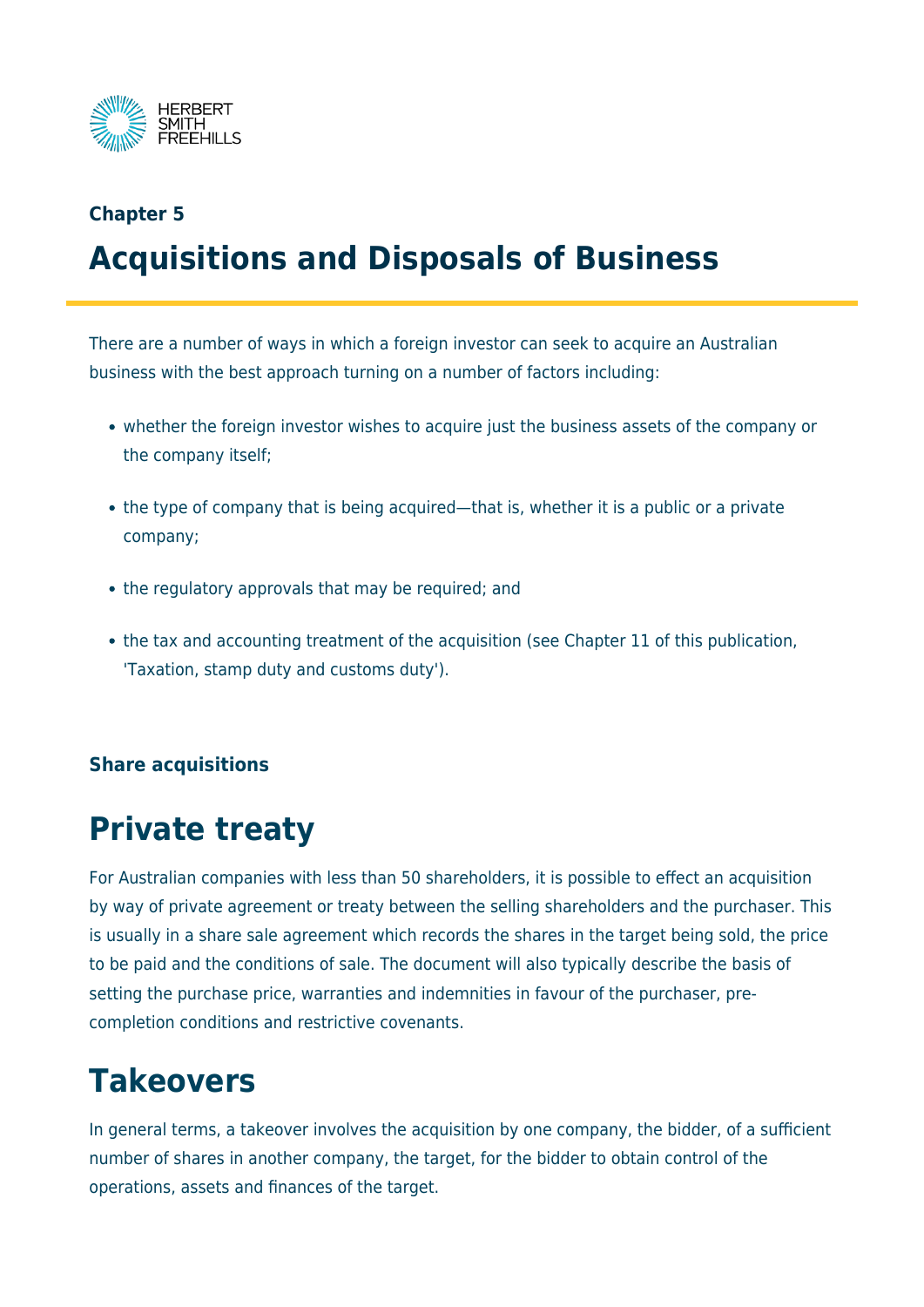The rules relating to takeovers in the Corporations Act 2001 (Cth) (**Corporations Act**) apply to acquisitions of Australian incorporated companies which are listed on the Australian Securities Exchange (**ASX**) or have more than 50 shareholders.

The general rule is that a person must not acquire a relevant interest in issued voting shares in a company (by being the holder of such shares or having the power to control the voting or disposal of such shares) if that acquisition results in any person's voting power in that company increasing:

- from 20% or below to more than 20%; or
- from a starting point that is above 20% and below 90%,

unless the acquisition occurs in certain specified circumstances (including where a takeover bid is made).

Takeover bids can be either off-market or on-market, although off-market bids are by far the most common form. An off-market bid takes the form of an offer contained in a bidder's statement sent to shareholders. On-market bids are effected by a broker through the ASX.

The Corporations Act imposes strict timing and procedural requirements for takeover bids and there are restrictions on dealing in the target's shares during the bid period (for example, the bidder must not dispose of securities). The restrictions also apply to transactions before a bid is announced (for example, the consideration offered under a takeover must equal or exceed the maximum consideration that the bidder or its associate agreed to pay for target shares during the four months prior to the bid).

To undertake a takeover bid, the bidder must prepare a disclosure statement called a 'bidder's statement', which informs the target's directors and shareholders of the terms of the bid and relevant background information. Ideally, a bidder should be prepared to lodge the bidder's statement very shortly after the bid is announced.

The target must formally respond to a takeover bid by preparing a 'target's statement', which includes the recommendation of the target's directors and other information relevant to whether shareholders should accept the bid.

External factors, such as share movements on the stock exchange during the bid process and public perceptions as to the advantages and disadvantages of the bid, may affect the outcome of the bid.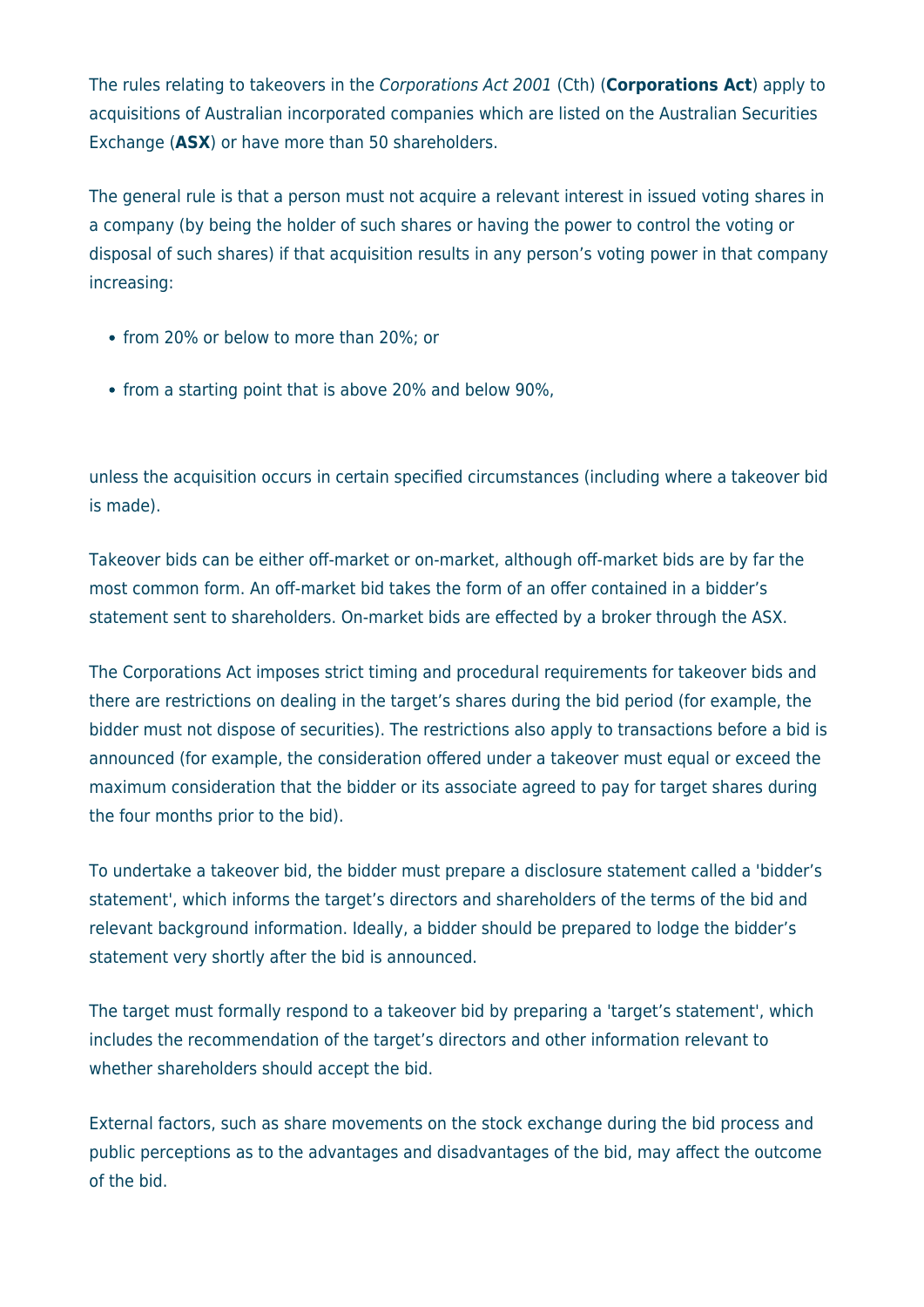The Corporations Act contains procedures to allow a bidder to compulsorily acquire the remaining securities during or at the end of the offer period provided that certain thresholds (generally 90%) have been met.

The timetable for a takeover will be driven by various factors, including the respective strategies of the target and bidder and whether any regulatory approvals are required (e.g. the Foreign Investment Review Board or the Australian Competition and Consumer Commission). In FY2018, the median timeline for a takeover from announcement to compulsory acquisition date was 105 days.

Disputes relating to takeover bids that occur during the bid period are handled by the Takeovers Panel. For more details about the Takeovers Panel, see Chapter 2 of this publication, 'Corporate regulators'.

Further information on takeovers can be found in The Herbert Smith Freehills Guide to Takeovers in Australia.

#### **Schemes of arrangement**

A scheme of arrangement is a statutory contract between the target company and its shareholders (and in some cases, option holders and creditors) to reconstruct the company's share capital, assets or liabilities.

A scheme can be used to acquire a target company either by transferring all shares in the target to the bidder or cancelling all shares in the target except those held by the bidder.

Once the scheme is approved by the target's shareholders in a general meeting and approved by the court, it is binding on all target shareholders. Schemes are highly regulated by the Corporations Act. To undertake a scheme, the target must prepare and send to its shareholders a 'scheme booklet', containing all information material to the shareholders' decision whether or not to approve the scheme. The level of disclosure is broadly equivalent to disclosures made in a bidder's and a target's statement for a takeover bid.

In addition to strategy and necessary regulatory approvals, the scheme timetable may be impacted by the availability of court hearing dates. In FY2018, the median timeline for a scheme from announcement to implementation date was 116 days.

A scheme cannot be effected without the target's cooperation. The target is required to produce the scheme booklet and convene the necessary meetings. For this reason, schemes are only used for friendly transactions.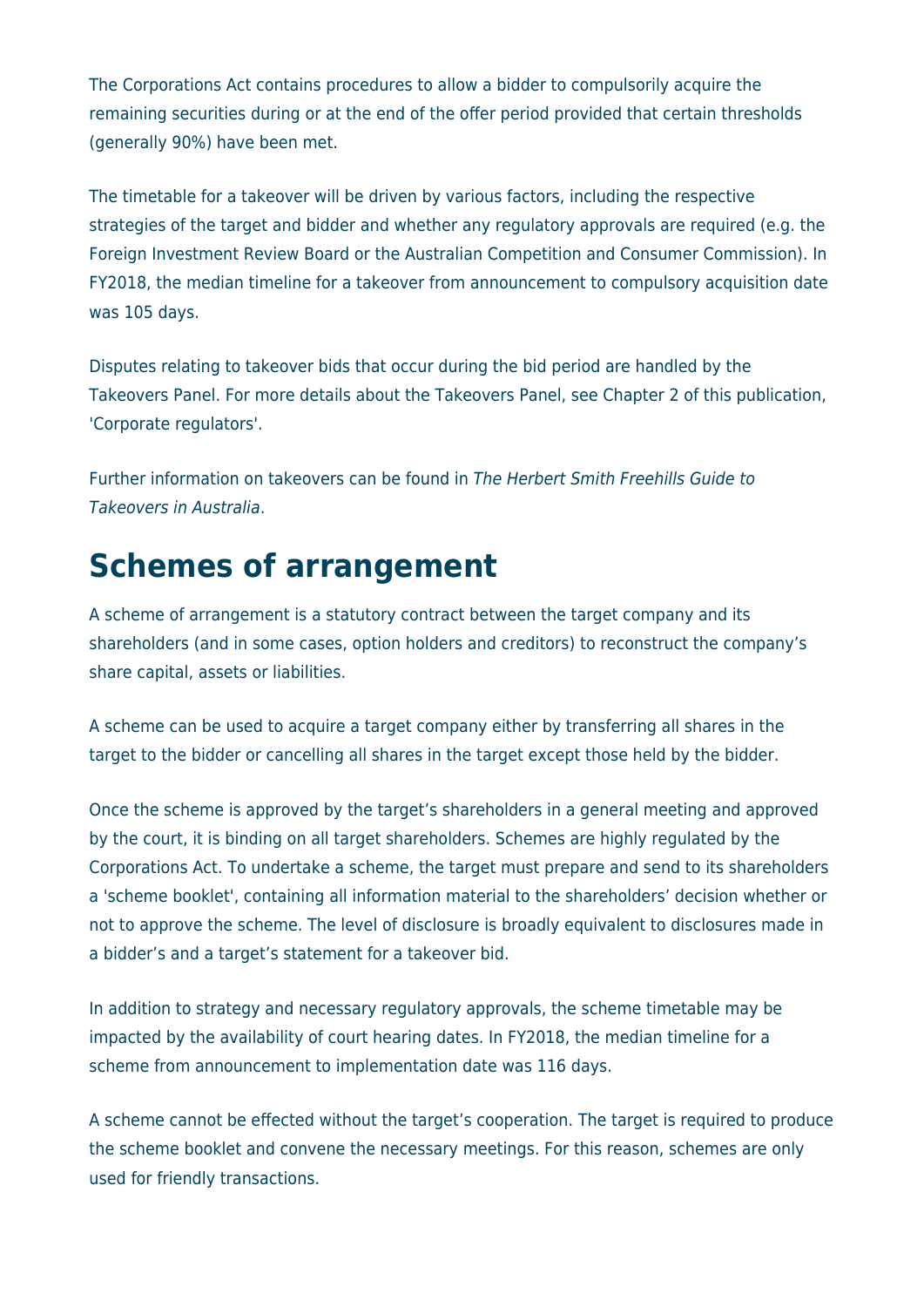Schemes have been used with increasing frequency in recent years. Reasons for this include:

- the two approval thresholds for a scheme—a majority of shareholders holding at least 75% of the votes voting in favour at a shareholders meeting—often mean it is easier to acquire 100% of a company under a scheme than under the 90% compulsory acquisition threshold applying to takeovers;
- there is greater certainty in the outcome of a scheme of arrangement given that the offer is either accepted or rejected in its entirety and the timetable is generally more certain; and
- there may be greater flexibility in a scheme of arrangement, such that different forms of consideration and treatment of shareholders are permitted.

Further information on schemes of arrangement can be found in The Herbert Smith Freehills Guide to Schemes of Arrangement in Australia.

#### **Business asset acquisitions**

As an alternative to buying the shares in a company, a foreign investor may acquire only the business assets of a company. Such an acquisition will usually be documented in a business sale agreement which will record what assets are being sold, the price to be paid and the conditions of sale. Similar to a share sale agreement, the business sale agreement will also typically describe the basis of setting the purchase price, warranties and indemnities in favour of the purchaser, pre-completion conditions and restrictive covenants.

Last updated: 01/03/2019

## **Key contacts**